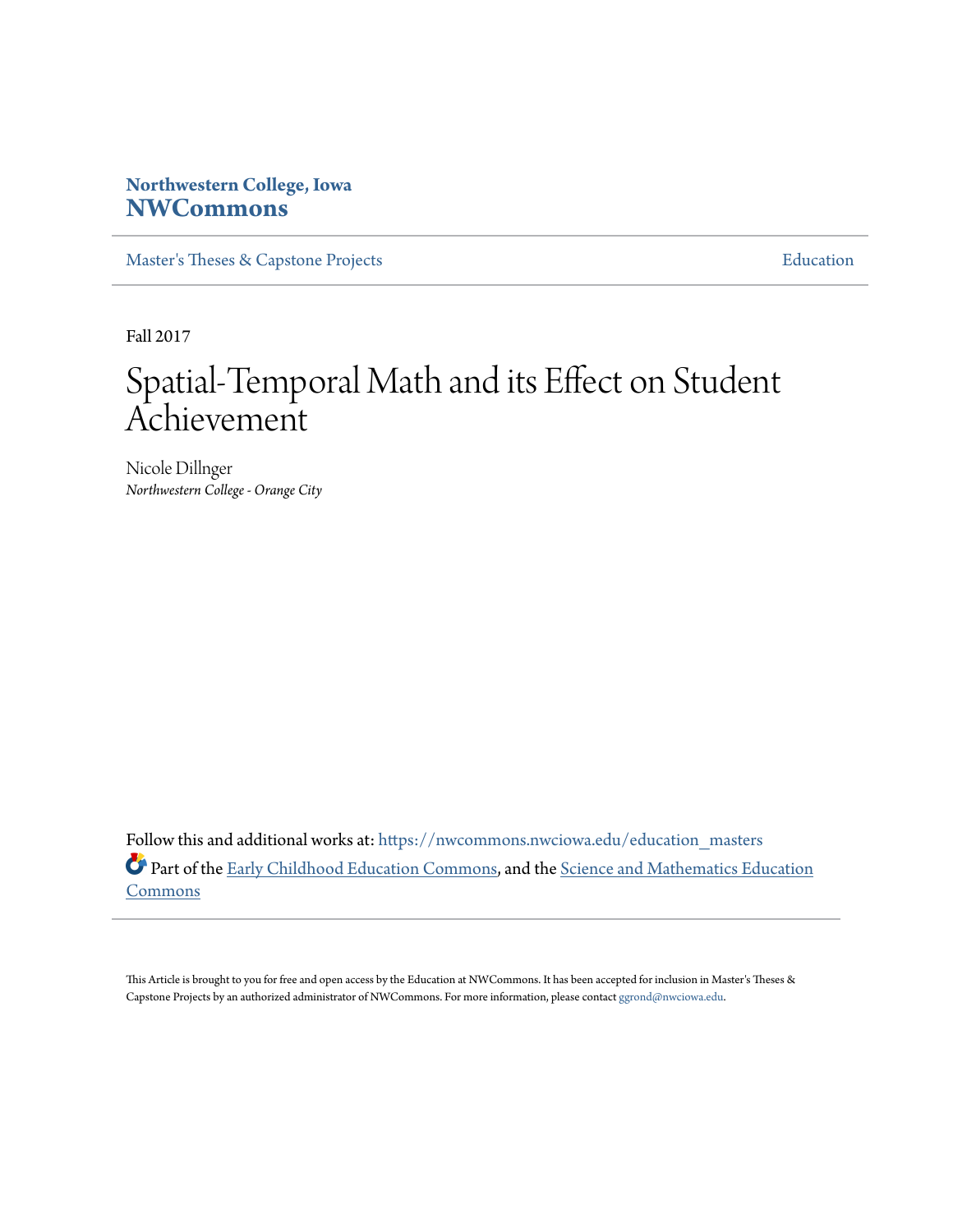Spatial-Temporal Math and its Effect on Student Achievement

Nicole Dillinger

Northwestern College

November 2017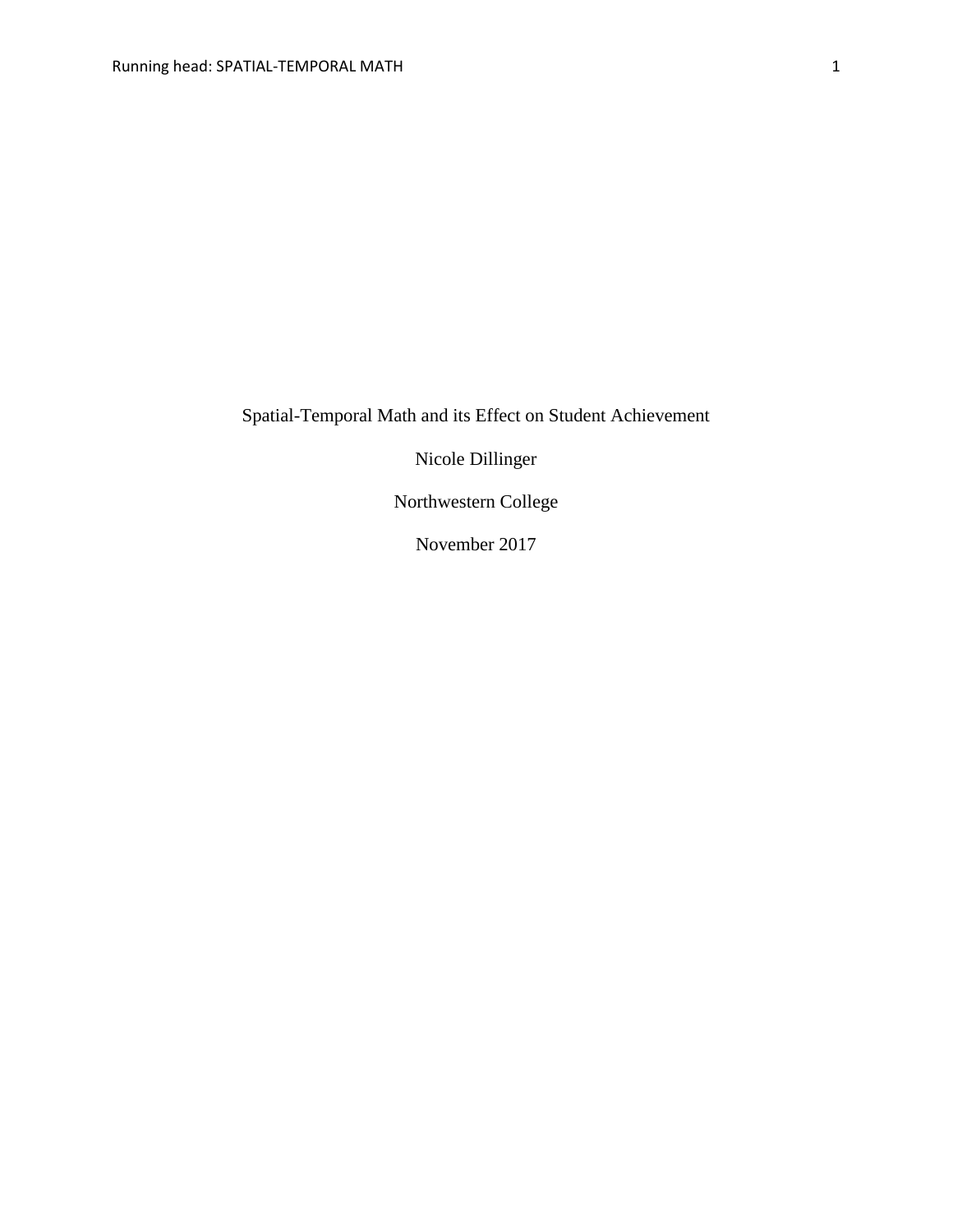#### Abstract

The purpose behind this action research was to determine the effect Spatial-Temporal (ST) Math, a web-based mathematics program, has on student achievement at a second grade level. The ST Math program was given to a small group of second grade students on top of the classroom mathematics curriculum while another group of students strictly used the classroom mathematics curriculum. A pre and post assessment were given to these students over an eight week period. This quantitative data was analyzed to determine the correlation between the students' exposer to ST Math and their achievement on the assessments. After analyzing the data, it shows that students' scores who participated in the ST Math program increased. However, when compared to the students who did not participate in the math program, there was no distinct difference in scores.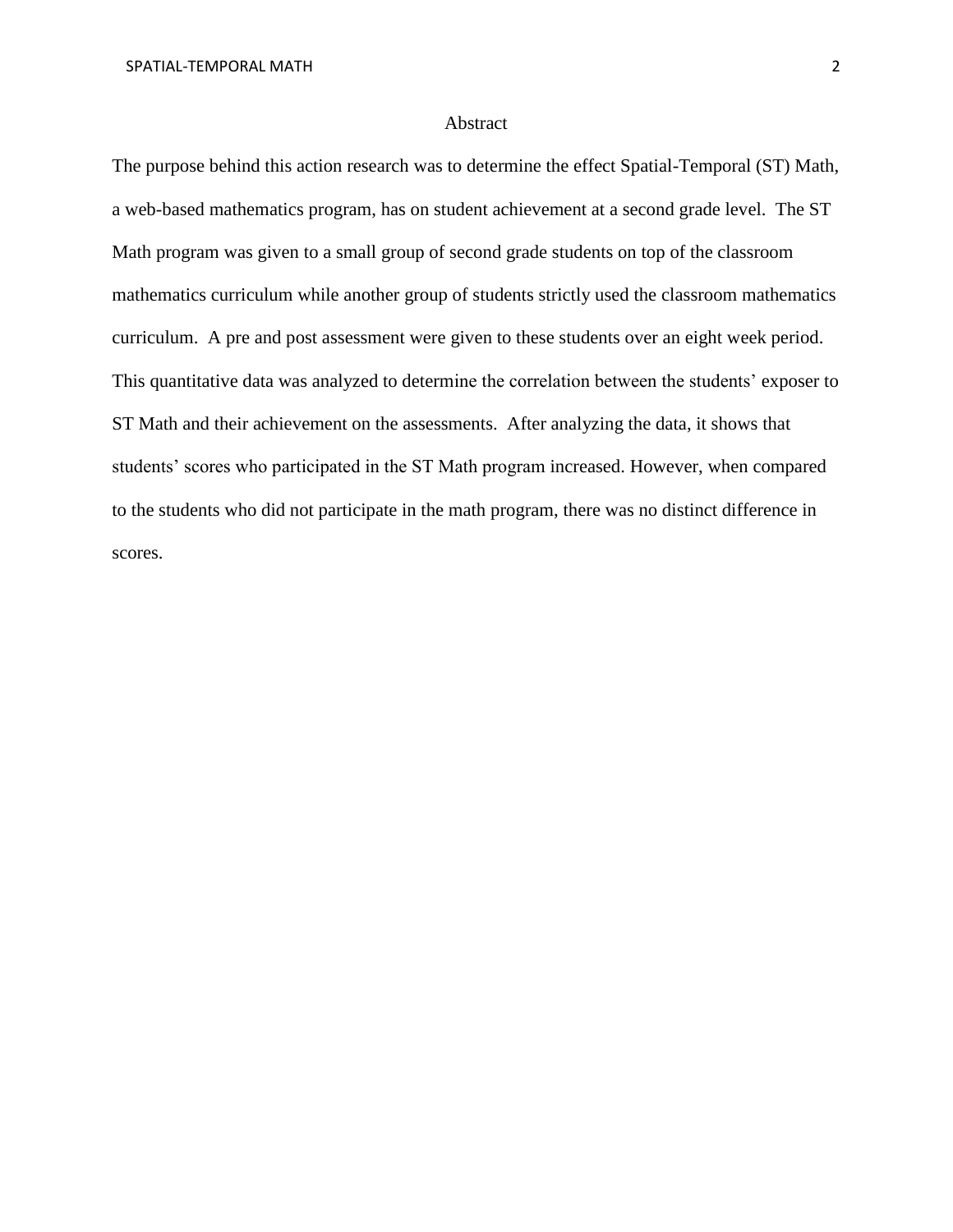# Spatial-Temporal Math and its Effect on Student Achievement

A mathematics curriculum can have a great impact on student achievement in the content area. When the curriculum does not meet the needs of every student, educators look elsewhere to add supplemental materials. There are many different supplemental curriculums available to educators. It is important for educators to know which supplemental materials are more beneficial than others. This teacher researcher's classroom was no different. The current classroom mathematics curriculum, Saxton Math, was severely outdated and teachers have been searching for a supplemental curriculum to include in their everyday mathematics instruction. Before jumping into a new curriculum, data needed to be analyzed on the correlation between the program and student achievement. The supplemental mathematics curriculum, Spatial-Temporal (ST) Math was chosen.

ST Math is a web-based program that students participate in individually. There is not any direct teacher instruction. Students are introduced to multiple situations where they are challenged to use their math concept knowledge and problem solving skills to complete each situation. Situations get more and more complex as students complete them correctly. In comparison, situations get easier as students do not complete them correctly. There are hints along the way for students to request if they find themselves stuck.

# **Literature Review**

### **Computer Assisted Technology**

Computer assisted technologies are becoming more and more common throughout classrooms. Teachers are employing new ways to increase student motivation along with student scores. Computer assisted technologies are being used in classrooms as curriculum enhancements and interventions. The West Central Valley School District is no different. When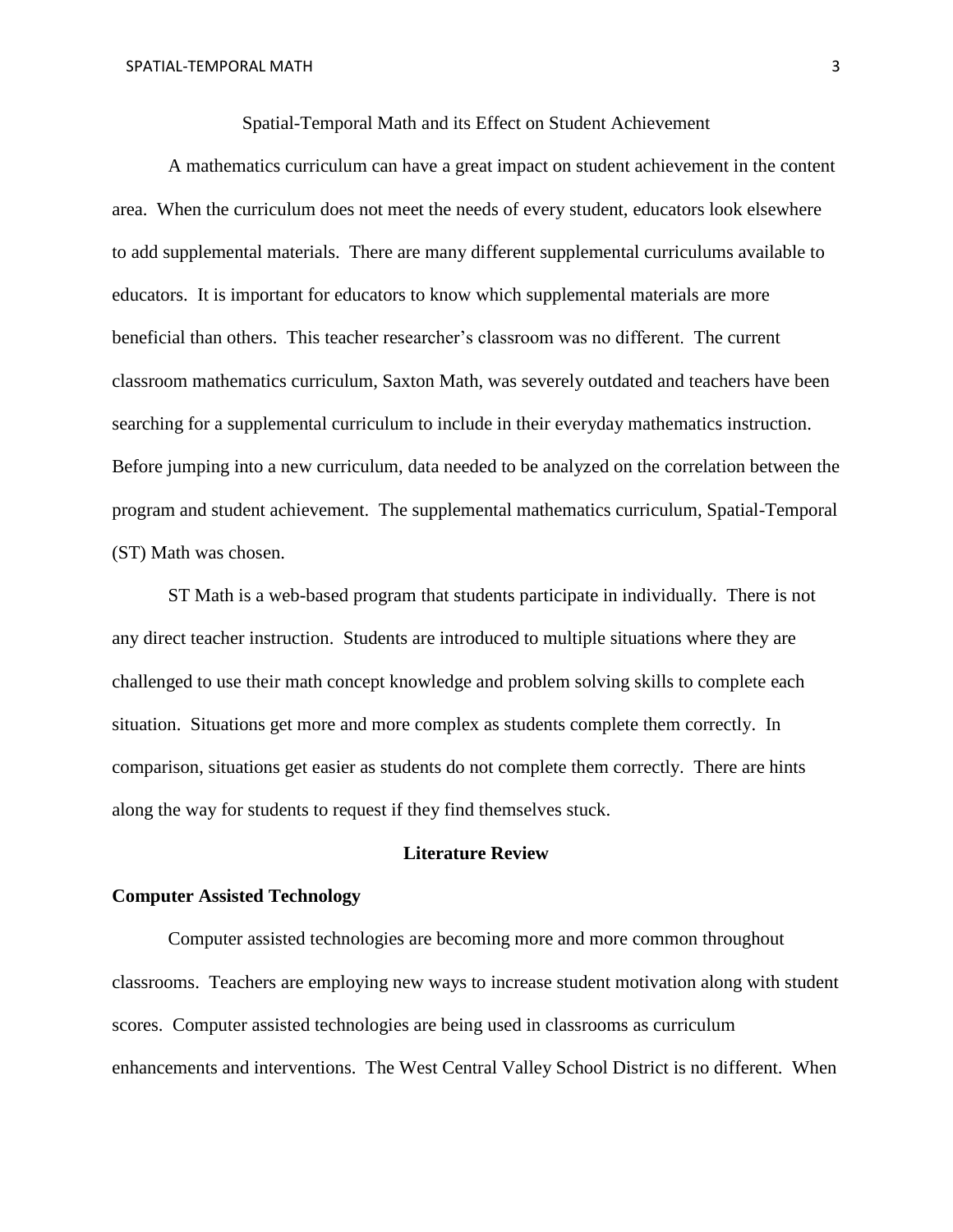presented with the opportunity to begin using the computer-assisted program, Spatial-Temporal (ST) Math, many teachers jumped at the chance. Rutherford, Farkas, Duncan, Burchinal, Kibrick, Graham, Richland, Tran, Schneider, Duran, and Martinez (2014) state, "These programs are being widely implemented under the belief that they provide a significant educational benefit with relatively small investments of time and money by the schools" (p. 359). There is conflicting research on the topic of computer assisted technologies and very few research has been done on ST Math specifically. While many studies and articles state the educational benefits of using computer-assisted technology, no computer-assisted intervention for elementary schools is listed within the Institute of Education Science's What Works Clearinghouse (Rutherford et al., 2014). Yet many districts spend millions of dollars each year on these programs. This is a break-down of relevant research done on the different aspects, positive and negative, of computer assisted technologies as well as specifically ST Math.

#### **ST Math Background**

ST Math is a computer based supplemental mathematics program. It was developed and researched by the MIND Research Institute. Essentially ST Math "consists of visual representations of math standards, concepts, and procedures, presented to students as 'puzzles' of virtual manipulatives" (Guise, 2016, p. 5). On the computer or tablet screen students are presented the task of helping Jiji, an animated penguin, complete different tasks in order to move across the screen. These tasks may include building bridges or moving obstacles in Jiji's way. They must do this by solving mathematical puzzles. These tasks "blend into the mathematical puzzles such that there is often little distinction between the game and the mathematics- in other words, the game elements *are* mathematics" (Rutherford et al., 2014, p. 360). Students are given two lives at the beginning of each level. The students must finish each level before making two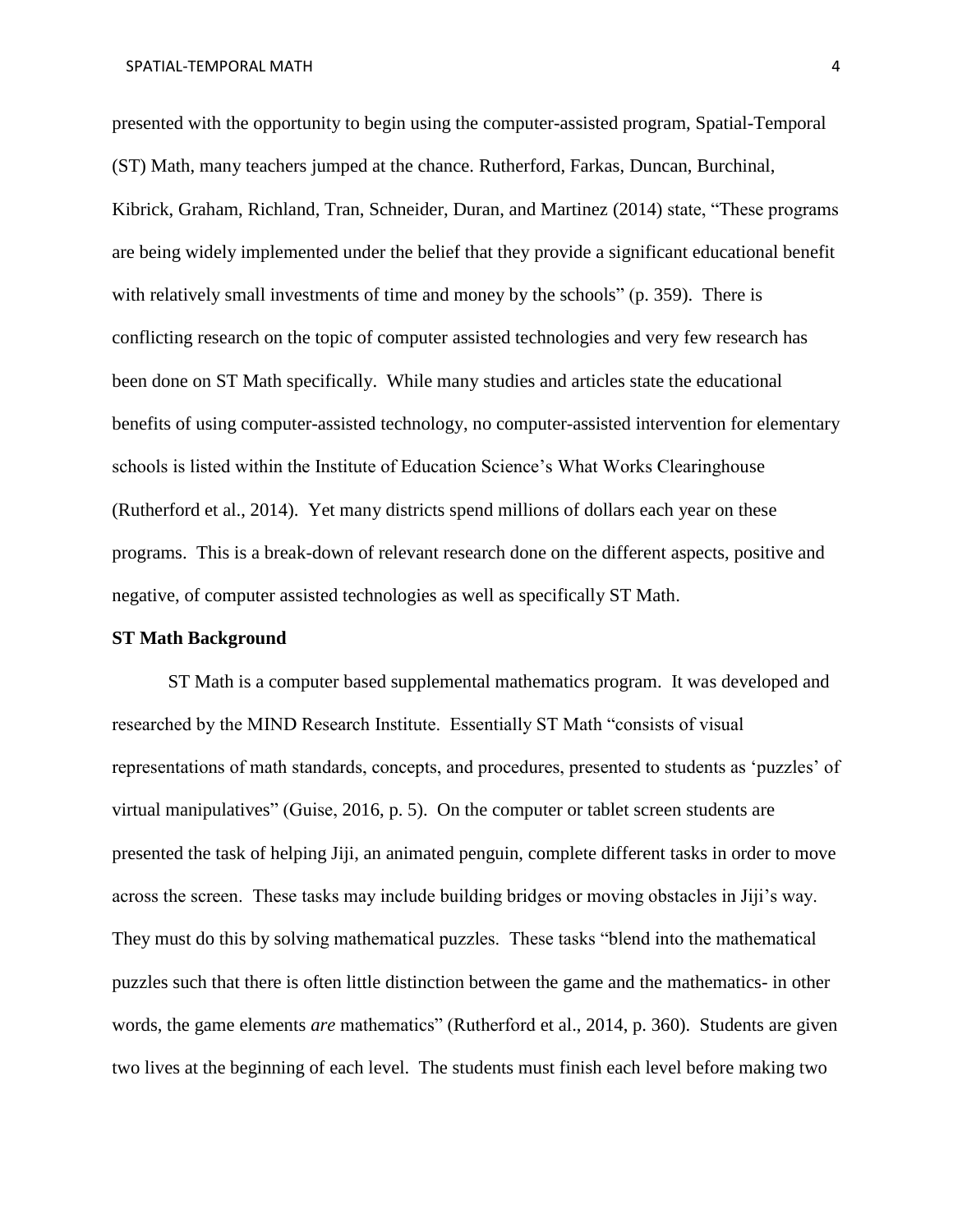mistakes, using their lives. If they cannot, they must repeat the level. Students must complete the level before they can progress onto the next. Studies have coined the term "developmental progression" to describe this idea of building a foundation before continuing to learn another (Rutherford et al., 2014, p. 363). Developmental progression "describes a typical path children follow in developing understanding and skills about a mathematical concept" (Rutherford et al., 2014, p. 363). Rutherford et al. (2014) states, "Within this progression, new math skills are built on previously mastered skills to form a trajectory of increasingly sophisticated thinking" (p. 363). The MIND Research Institute encourages schools to set aside two 45 minute blocks or 90 minutes a week for students to use ST Math. Their goal is for students to complete 80% of their grade level modules in one academic year. Student educational growth increases when adhering to these. There are nine different modules specifically for second grade; place value up to 1,000, money, time and elapsed time, addition and subtraction (2 digits), geometry and measurement, fractions, intro to multiplication, intro to division, and addition and subtraction (3 digits) (Rutherford et al., 2014). The Mind Research Institute has done studies on the effect ST Math has on student achievement. In one study done across the 2012-2013 and 2014-2015 school years, the Mind Research Institute showed findings that fifth grade students who participated in the ST Math program gained a statistically significant 11.14 points over the fifth grade control group who did not receive ST Math instruction (Guise, 2016).

#### **Virtual Manipulatives**

There is quite a bit of research on the specific use of virtual manipulatives. Most of this research is positive. Anderson-Pence (2017) states, "Virtual manipulatives have the potential to make learning more enjoyable and to encourage students to persist in problem solving" (p. 1). They also "allow students to generate their own representations, encourage creativity and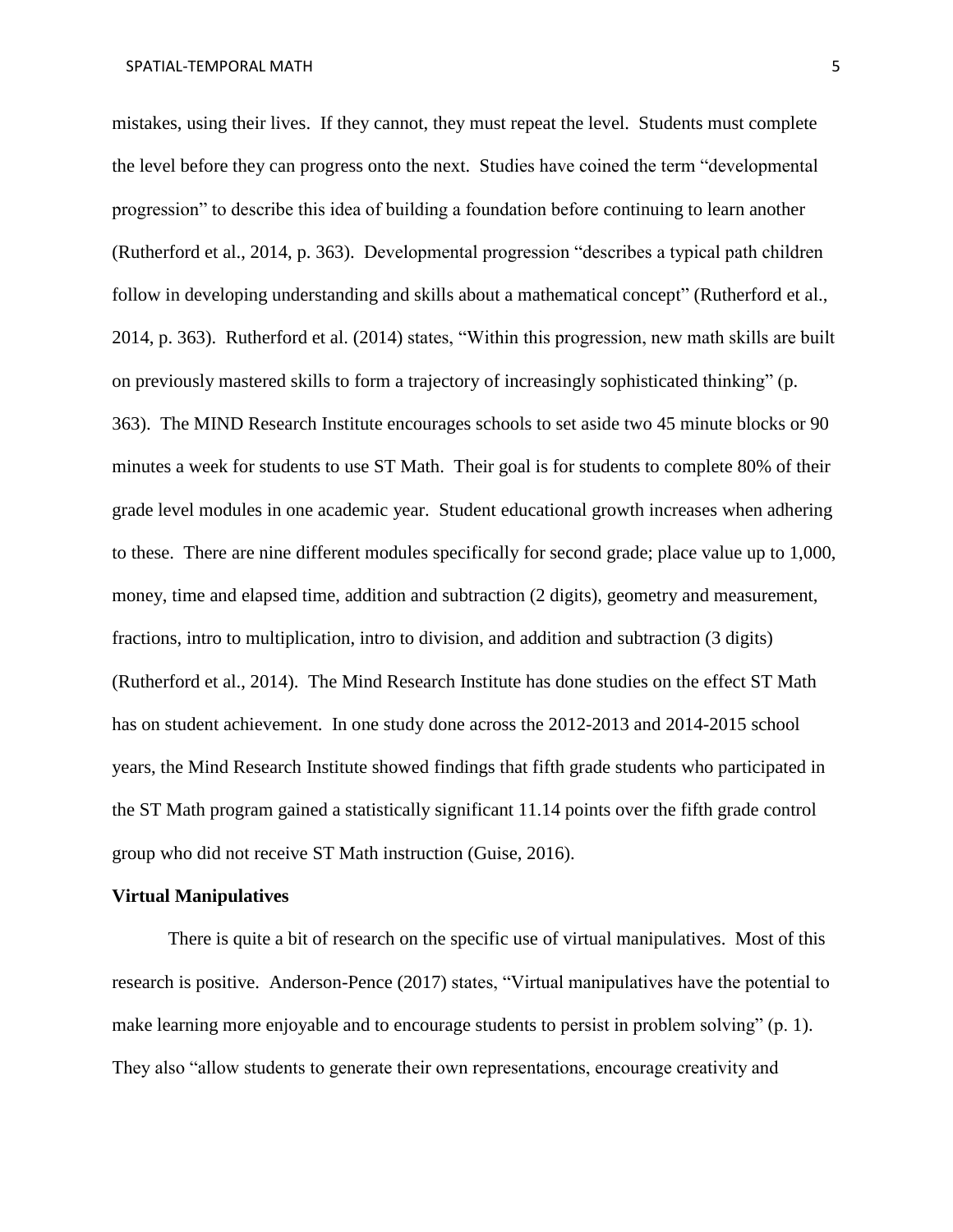novelty, and promote experimentation" (Anderson-Pence, 2017, p. 4). Finally, virtual manipulatives allow students to focus on "particular aspects of mathematical objects- aspects that they otherwise may not have paid attention to" (Anderson-Pence, 2017, p. 4). The virtual manipulatives that ST Math uses presents students with specific problems to solve. These types of problems are important for students because they provide students with a real-world context. Lantz-Andersson, Linderoth, and Saljo (2009) state "it is here that children allegedly learn how to make practical use of their mathematical skills" (p. 326). The real-world contexts and gaming aspect of virtual manipulatives such as ST Math increase the depth to which students comprehend mathematics topics. In many cases, paper and pencil word problems provide students with situations in which they disregard their real-world knowledge. Lantz-Andersson et al. (2009) provides an example of a story problem in which these issues occur; "Kalle goes to school and on average he has seven lessons a day. How many lessons does he have per week?" (p. 327). In this word problem, most of the students overlook the real-world aspect that students only go to school five days a week. Therefore, many will multiply seven times seven instead of seven times five. It is examples like this that show the effect paper and pencil word problems have on students. They struggle with the real-world aspect *not* the math (Lantz-Andersson et al., 2009). Virtual manipulatives provide students with an atmosphere that is more authentic and realistic. Lantz-Andersson et al. (2009) state that by using virtual manipulatives like ST Math "learners will find it easier to understand tasks than in a traditional, purely verbal, context" (p. 327).

#### **Concreteness Fading**

While the research on virtual manipulatives shows the positives of using computer assisted programs like ST Math, there is another component of the program that researchers are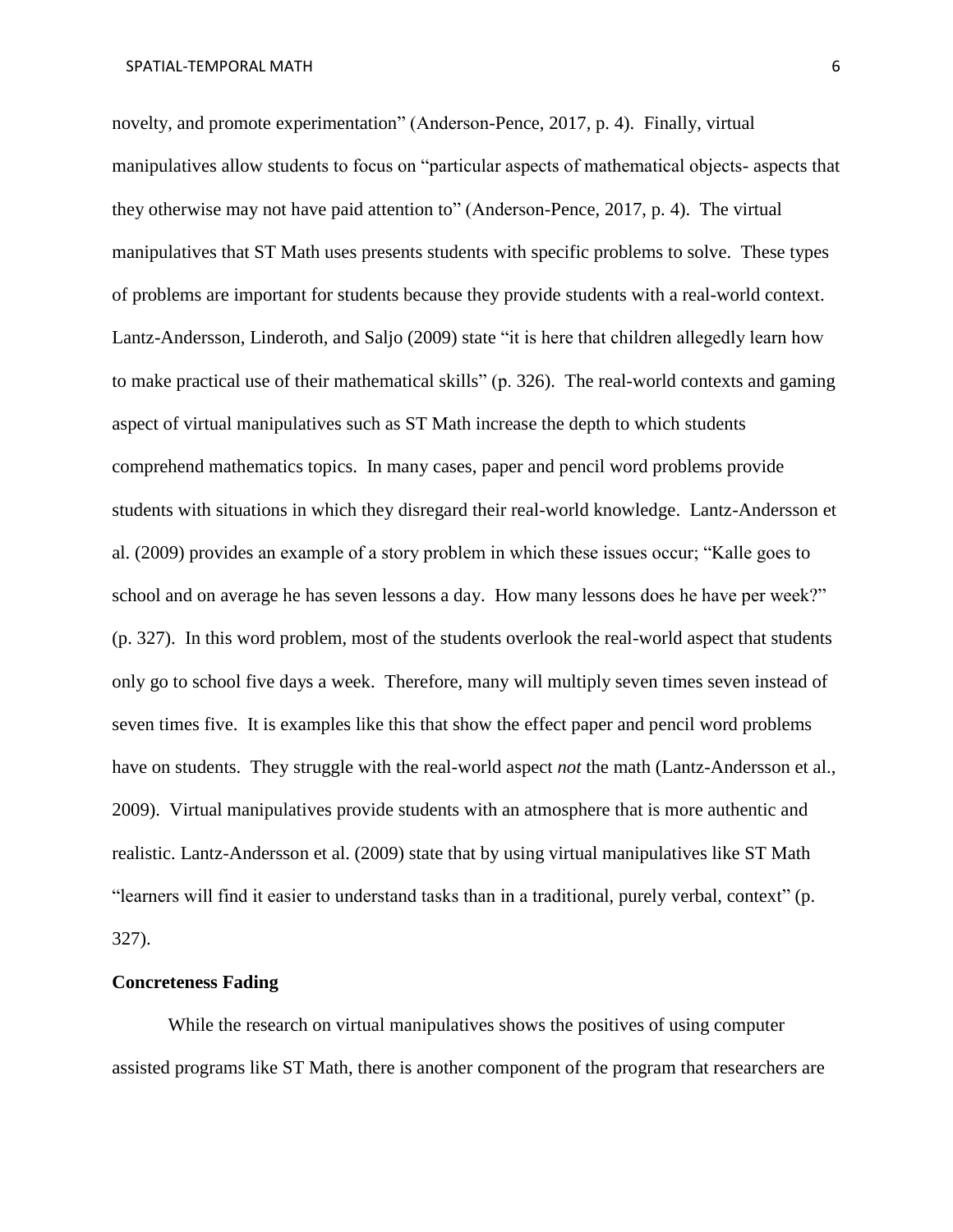beginning to look at more closely. This component is called "concreteness fading". There has been much debate about the positives and negatives of using strictly concrete materials versus using strictly abstract materials when teaching mathematics. Concrete materials "connect with learner's prior knowledge, are grounded in perceptual and/or motor experiences, and have identifiable correspondences between their form and referents" (Fyfe, McNeil, Son, & Goldstone, 2014, p. 9). However, there are negatives with teaching solely with concrete materials. Concrete materials include outside details that distracts learners from the important, mathematical, information (Fyfe et al., 2014). Using strictly abstract materials has positives and negatives as well. Abstract materials eliminate the outside details that distract learners as mentioned above. They also "present structure efficiently, and are more arbitrarily linked to their referents" (Fyfe et al., 2014, p. 9). The risk with using strictly abstract materials is that learners may begin to "manipulate meaningless symbols" instead of understanding the basics behind those symbols (Fyfe et al., 2014, p. 10). The concept of concreteness fading takes the positives of each of these separately and attempts to eliminate their negatives. "Concreteness fading refers specifically to a three-step progression by which the concrete, physical instantiation of a concept becomes increasingly abstract over time" (Fyfe et al., 2014, p. 10). This concept begins at a concrete level and then slowly moves toward a more abstract context. It begins to "strip away" any irrelevant information and ends with the abstract form (Fyfe et al., 2014, p. 11). Fyfe et al. (2014) states that it "allows learners to initially benefit from the grounded, concrete context while still encouraging them to generalize beyond it" (p. 10). The first phase of concreteness fading, called the enactive stage, is strictly concrete. The second phase begins to combine those concrete materials with their abstract counterparts. This phase is called the iconic stage. Fyfe et al. (2014) presents the idea that "if the concrete materials precede the abstract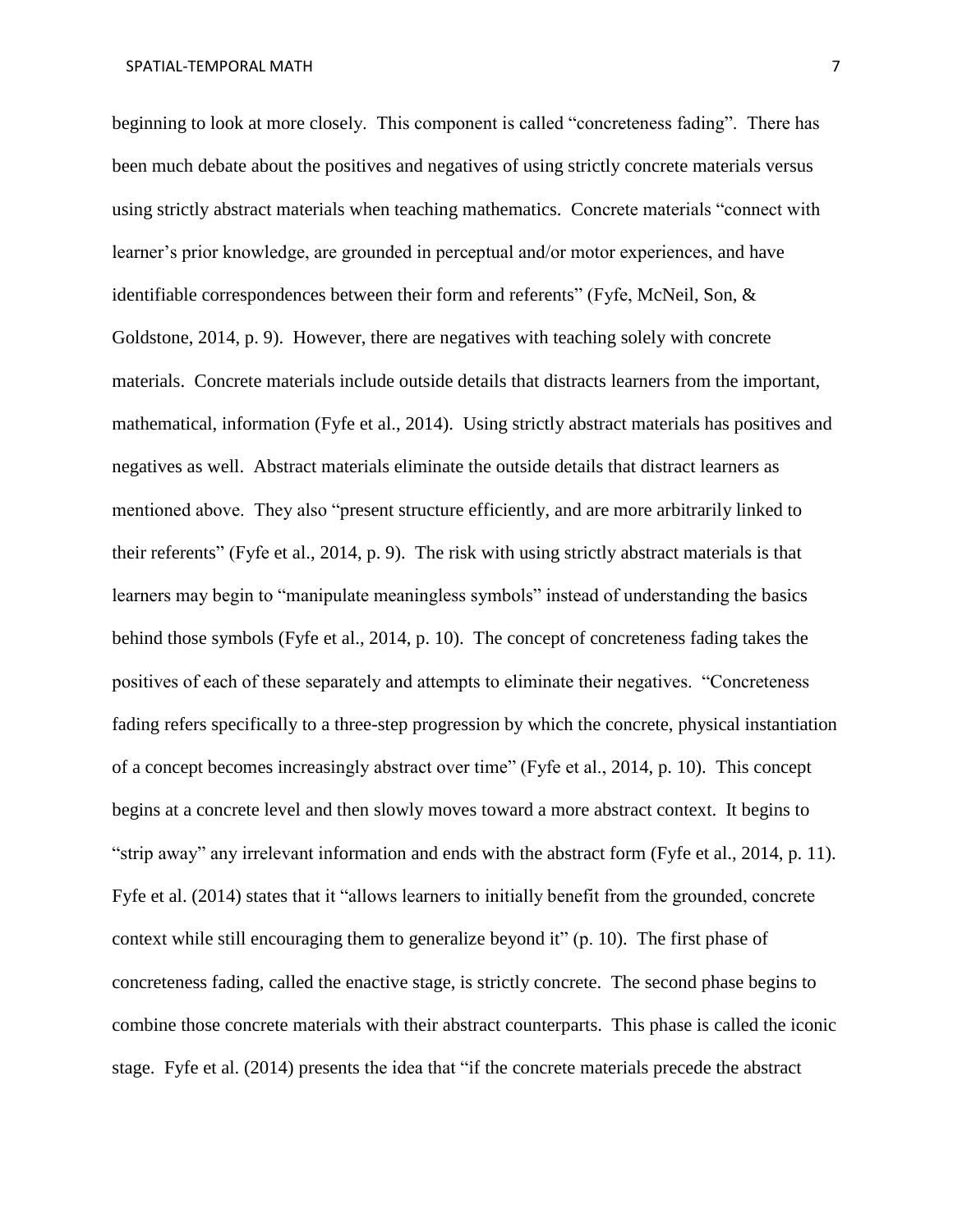materials, the learner can successfully interpret the ambiguous abstract materials in terms of the already understood concrete context. This process may underlie children's improved performance on symbolic equations when they are preceded by equations constructed from concrete manipulatives" (p. 12). The final phase of concreteness fading, called the symbolic stage, is strictly abstract. Fyfe et al. (2014) again state, "Once an understanding of the abstract concept has been achieved learners do not give up their imagery, but rather rely on this stock of representations as a means of relating new problems to those already mastered" (p. 13). Concreteness fading is a component that is very relevant in the ST Math supplemental program. The beginning tasks are very concrete, only after students have mastered the concrete levels are they introduced to the corresponding symbols and procedures (Fyfe et al., 2014). The creators of ST Math developed the program with this specific concept in mind. Guise (2016) states, "The puzzles typically start with concrete representations of the math, without abstract symbols, math vocabulary, or even English words. Gradually, through subsequent levels or games, abstractions are introduced" (p. 5). The absence of words is another element that the creators deliberately determined to eliminate. The hopes being that the program would be a better fit for low performing students and English language learners (ELLs). The absence of words would allow students, who had trouble reading or understanding English, to actively participate and gain mathematics knowledge. There has been different research on this claim which will be discussed next.

# **Research**

There has been very few studies conducted directly on the ST Math program. Much of the research that can be found is done by the MIND Research Institute. While the findings are interesting, it must be noted that the MIND Research Institute created and developed the ST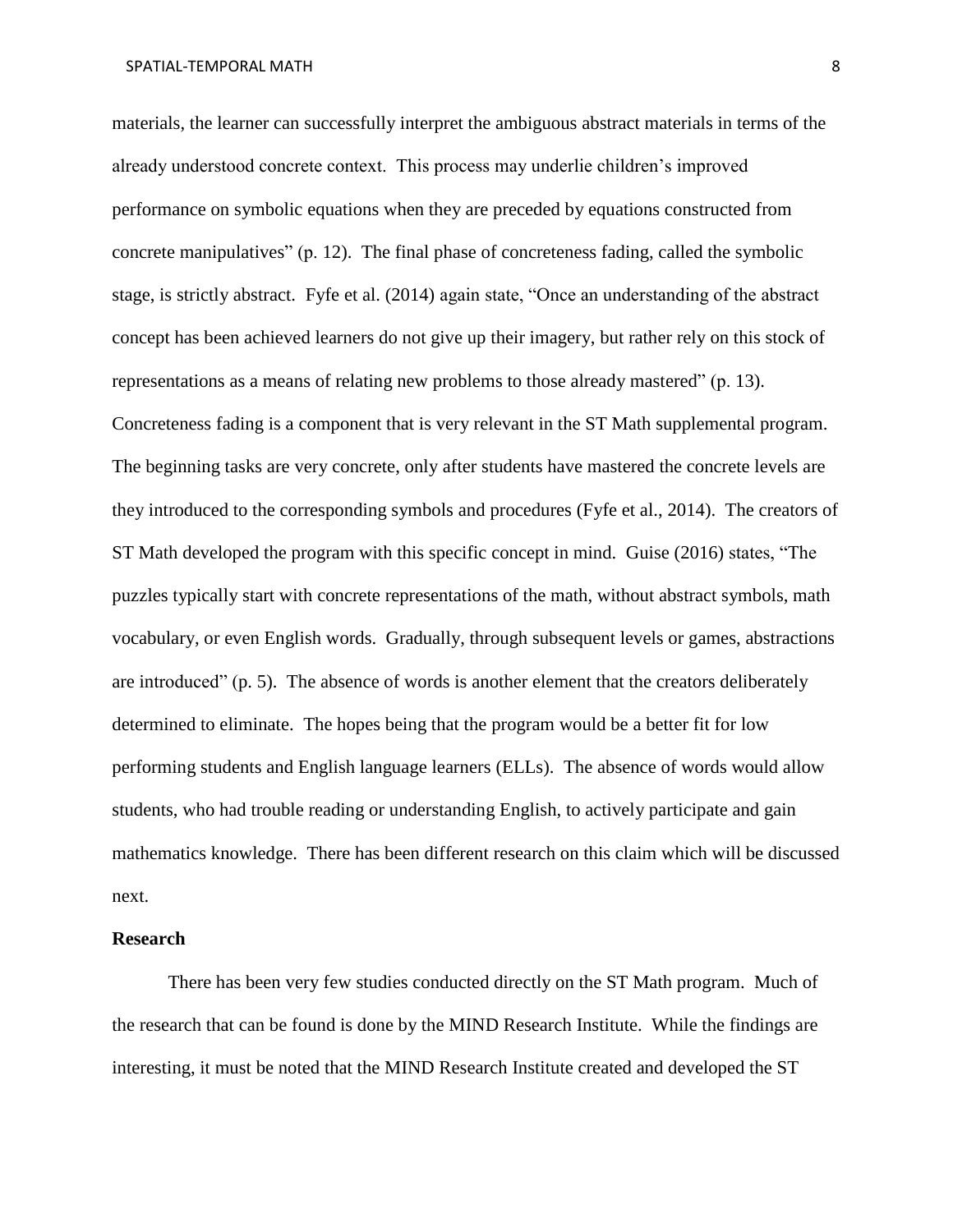Math curriculum, so their findings may not be entirely without bias. Overall computer assisted technology has had very positive findings with regard to research. However, one study done by Lantz-Andersson et al. (2009) had the opposite findings. This group observed students using a different computer assisted mathematics program. There were a few problems that the program introduced into the students thinking that worked against their learning environment. Lantz-Andersson et al. (2009), the researchers on that study, stated that "a common claim is that [computer assisted technologies] contribute to the authenticity of the learning environment. Problems are supposed to appear more realistic when presented in a dynamic and interactive digital environment. Our results indicate that the digital tool instead may be constructed as adding a level of complexity that the students have to consider in their activities" (p. 342). Many of these issues will be discussed further on in the literature review, but some of the basic issues included; not understanding how to give an answer, deciding whether the students' answers were wrong or whether it was a glitch in the program, and not knowing why their answer was labeled incorrect. The MIND Research Institute developed an article stating the research findings they had seen across the 2012-2013 and 2014-2015 school years. Their study compared the growth of students receiving ST Math instruction to a set of students who were not receiving ST Math instruction. Their studies showed that the students who were participating in the program where gaining more than their counterparts who were not participating in the program (Guise, 2016). Specifically a fifth grade group using ST Math gained 11.14 points over their counterparts who were not receiving ST Math instruction (Guise, 2016). A school district in the D.C. area allowed schools in their district the option to implement ST Math into their mathematics curriculum. After the 2012-2013 school year, the schools that had fully implemented the ST Math program saw large gains in the number of students scoring proficient or advanced on their standardized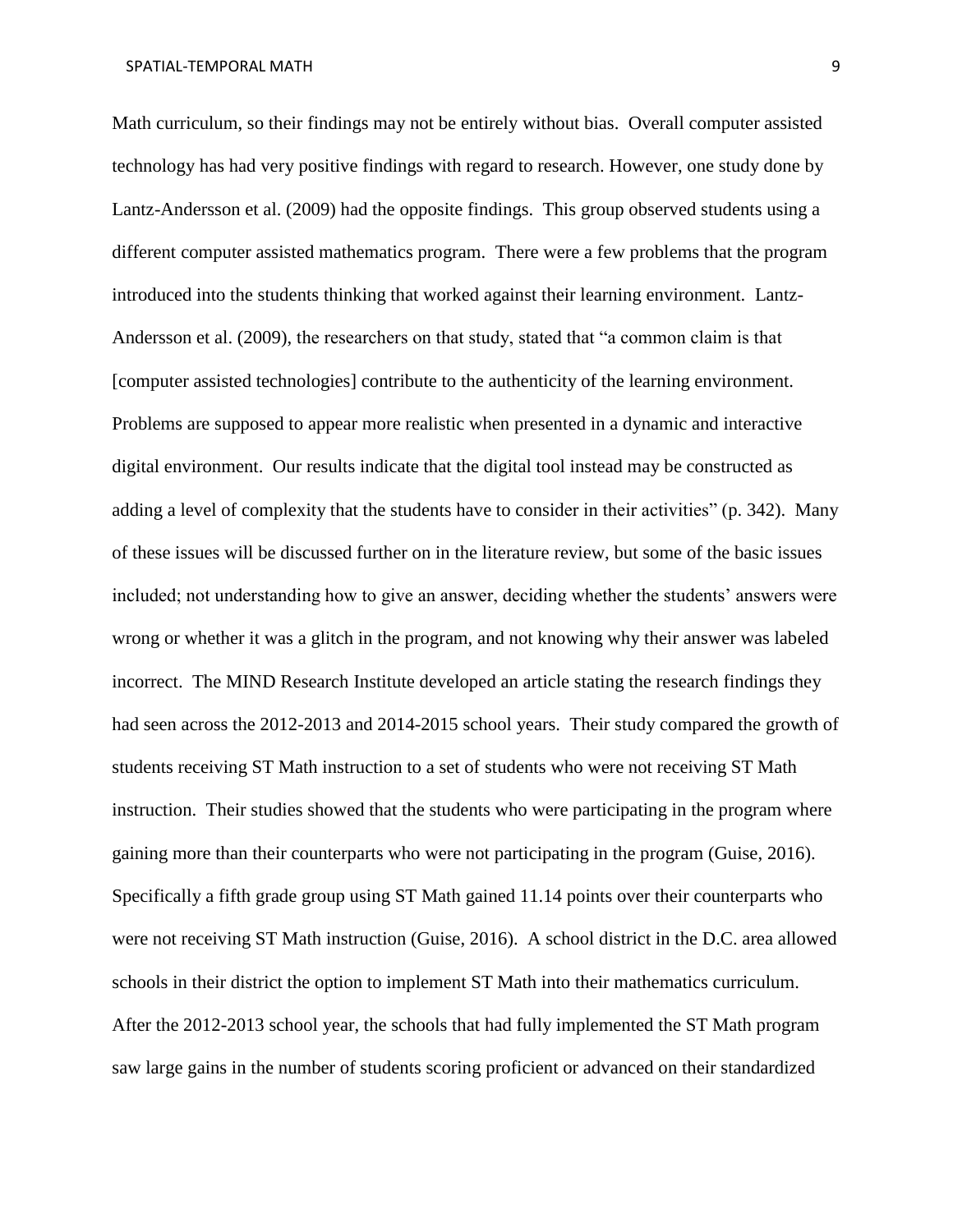tests (Herold, 2015). The number of students scoring proficient or advanced on those tests rose 19 percentage points compared to 5 percentage points of growth by those schools not using ST Math (Herold, 2015). Finally, a group in Southern California linked up with several different districts to conduct research on the effect of ST Math on their students as well as the different effect it may have on struggling learners and ELLs. Their studies showed that the learning gains from using ST Math were "relatively small" although there was some gain (Rutherford et al., 2014, p. 378). That same study also showed "little support for the hypothesis that ST Math has stronger effects for the lowest performers and/or for ELLs" (Rutherford et al., 2014, p. 373). These three different studies show the wide range research is currently showing about the effects of ST Math. When more unbiased research is done, there may be a better opportunity to see the full effects of ST Math. There are also some basic elements that must be implemented in order to create a better atmosphere of growth when it comes to implementing ST Math.

#### **Important Components**

While some studies show positive effects of ST Math there are just as many showing negative effects. There are a couple elements of ST Math that need to be implemented by teachers if they are hoping to provide a positive atmosphere for ST Math learning. One important aspect is clearly stated by the creators of ST Math: teachers need to be an integral part of the process. Teachers need to be aware of when students are stuck and be able to provide them with the needed assistance (Rutherford et al., 2014). Without the assistance of teachers, students who become stuck will not be able to progress through the game nor understand the specific mathematics concepts. Teachers need to monitor their students as they participate in the ST Math activities, without them students are not likely to make positive mathematical gains. Another important element in any computer assisted technology is discussion. Teachers need to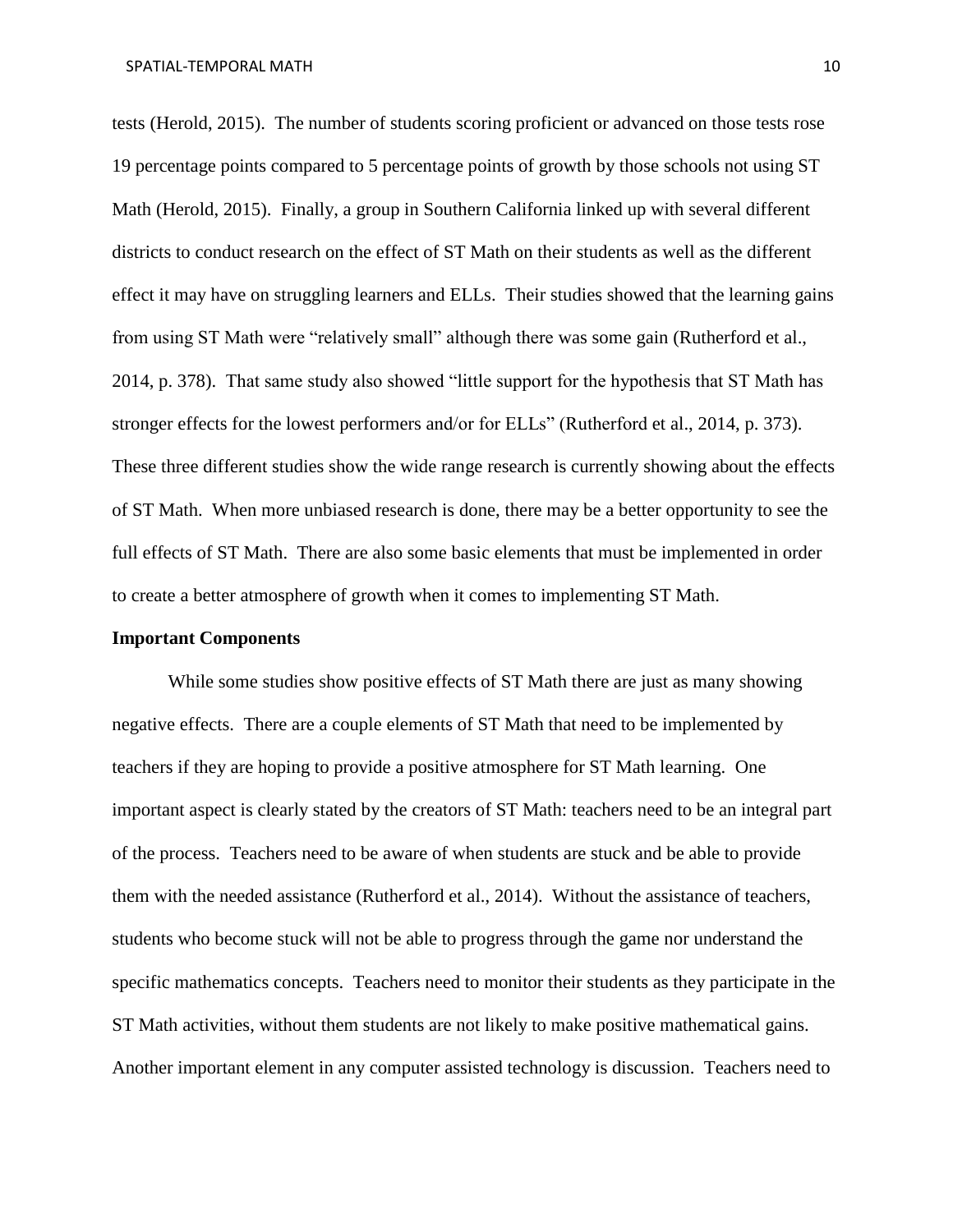be taking the time to discuss the ST Math tasks in their daily mathematics lessons. Students need to be provided the opportunity to explain their thinking and ask questions. Teachers need to be solidifying students' understanding of different concepts in the classroom. This is where they will be able to identify whether students have developed an understanding for the different mathematics concepts. Anderson-Pence (2017) discusses the importance of class discussions, it allows students the opportunity to "analyze and evaluate the mathematical thinking and strategies of others and deepen their own mathematical understanding" (p. 3). Although ST Math is not set up for partner work, allowing students to complete ST Math tasks with a partner is a great opportunity for learning and discussion. "Students develop understanding as they interact with other individuals through verbal or nonverbal communications or written words" (Anderson-Pence, 2017, p.2). One last element that needs to be implemented to provide the best atmosphere for ST Math is the amount of time spent on the supplemental curriculum. This element is endorsed by the MIND Research Institute. They believe students should spend two 45 minute sessions or 90 minutes each week using the program. This will allow students to complete close to 80% of the grade-level modules. By completing the majority of the modules, the opportunity for students to succeed is much greater. These elements will help ensure positive growth by students while using the ST Math program, however; there are some elements that articles have deemed as problems with the program.

### **Difficulties**

While there have been many positives regarding the ST Math supplemental program, there have been some negative areas discussed as well. Three areas that have been discussed the most are; determining how to frame the answer, the amount of time needed to implement the program, and the lack of feedback on an incorrect answer. First, determining how to frame the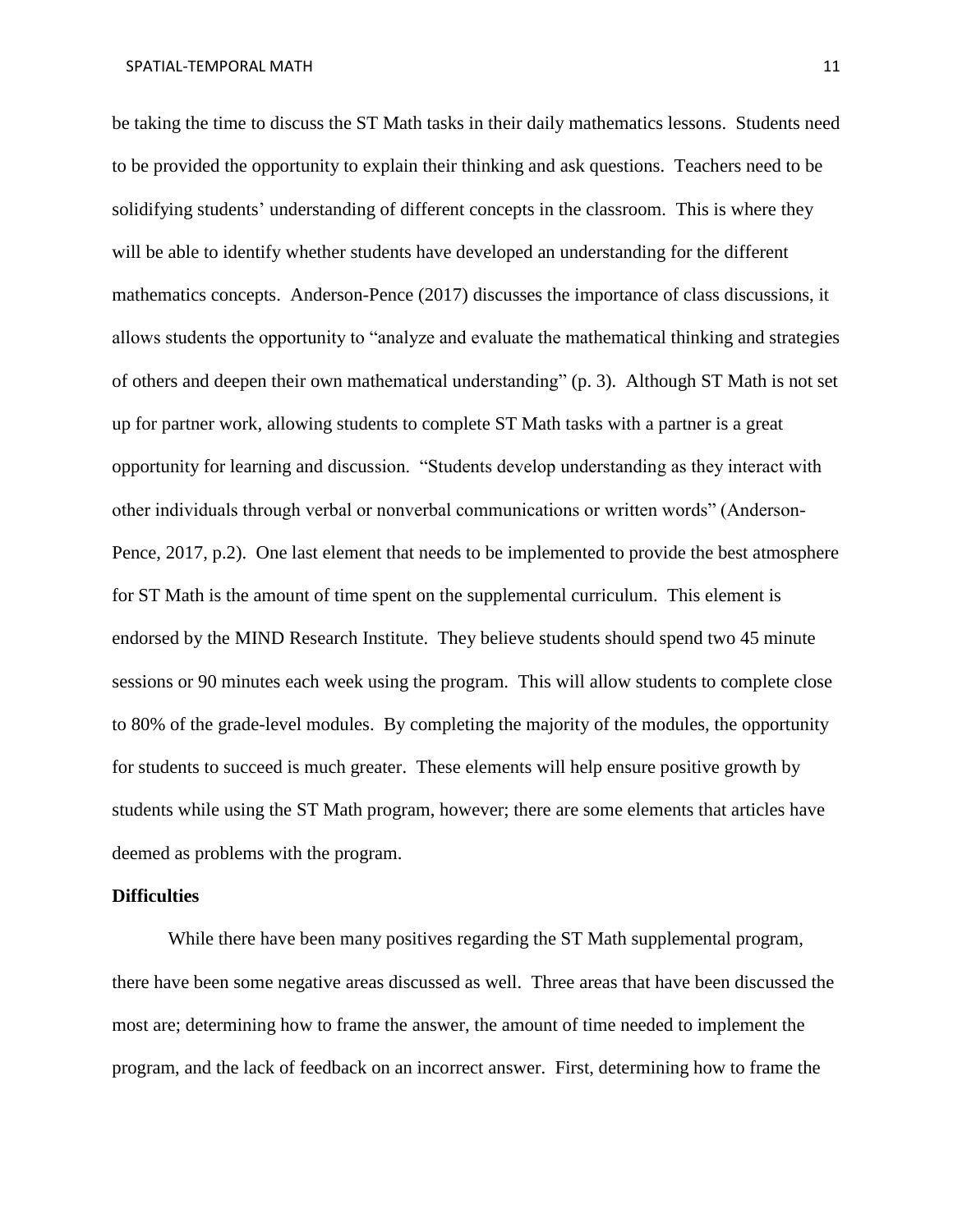answer is something many computer assisted technologies have had difficulty with. For example, students are not sure whether to use fractions or decimal points when entering their answer. This becomes a larger issue when students become so wrapped up in how to enter their answer they do not understand why their answer may have been incorrect in the first place. Earlier in the literature review, a research study was addressed in which students were observed while they used a computer assisted mathematics program. This program was not ST Math. One observation that researchers discovered was that when students were told their answer was incorrect they instantly determined it was an error in framing their answer. They were so quick to assume this that they did not take into consideration that they may actually have the wrong answer. This inadvertently led to students using a trial-and-error method of entering answers (Lantz-Anderson et al., 2009). The study suggested "it doesn't cost very much in terms of time and effort to enter new digits repeatedly, and the software serves as a patient partner who does not react no matter how many times you write incorrect answers" (Lantz-Andersson et al., 2009, p. 333). Eventually when students cannot determine the right answer, they give up and go onto another task (Lantz-Andersson et al., 2009). This leads us to the next issue; lack of feedback on an incorrect answer. "Studies have shown that valuable visual feedback prompt productive problem-solving student discourse" (Anderson-Pence, 2017, p. 6). In ST Math, the computer "visually animates the puzzle, diagram, or symbols to show why the posed solution correctly solves, or why it does not solve the math problem" (Guise, 2016, p. 5). This is the positive part, when students find it is incorrect the program visually shows them why it cannot be the answer. However, it does not do the same to show them how to find the correct answer. It simply offers them the opportunity to try again. This is where the ideas of finding an issue with the framing of the answer or resorting to trial-and-error come into play. Students may simply begin to guess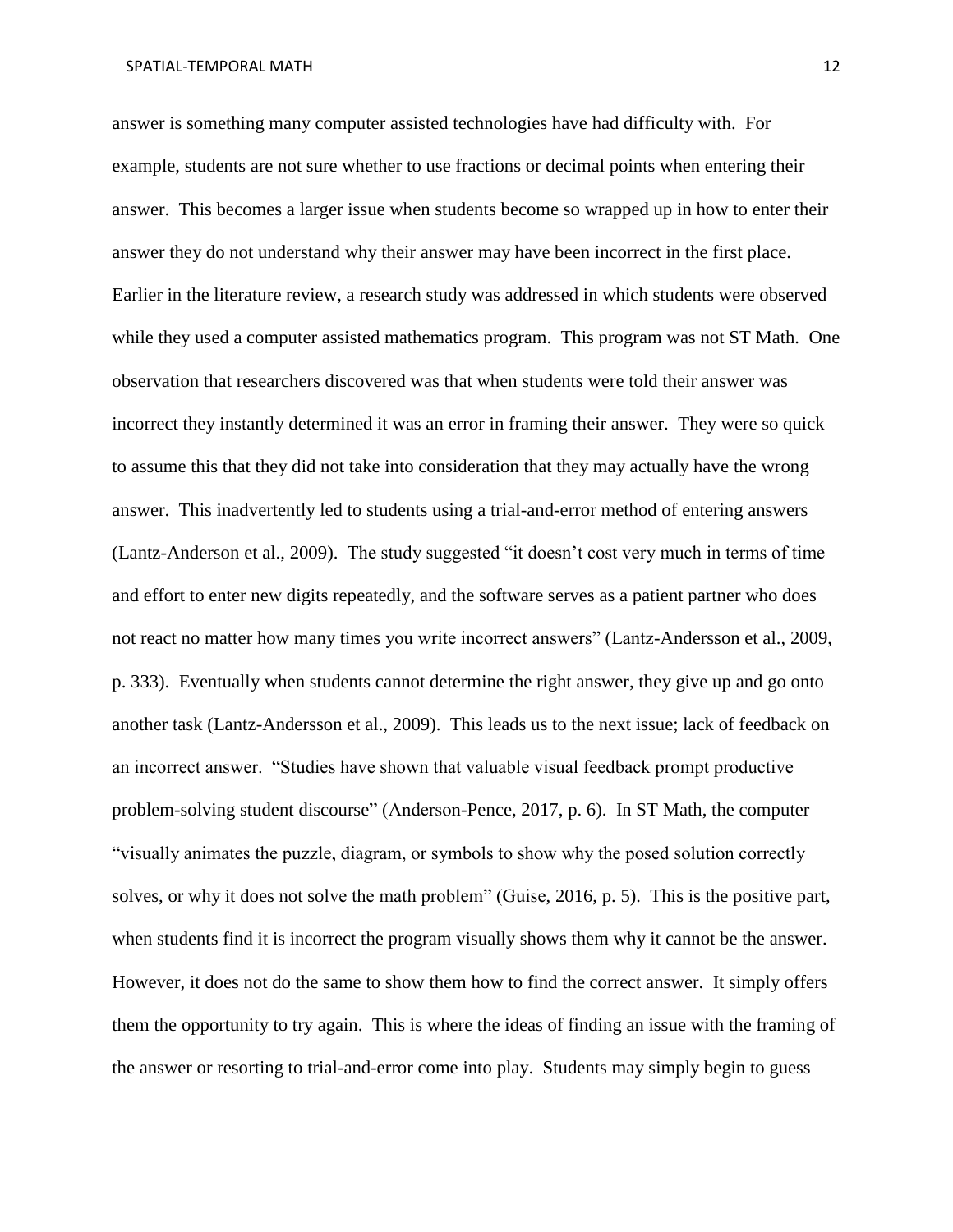instead of determining what the correct answer should be. Lantz-Anderson et al. (2009) state why this is, "The lack of feedback of what is the correct answer, which they are accustomed to having access to when working with regular exercise books, causes them to handle the situation in a different manner. When having the correct answer as a resource, they are able to rethink their calculations and answers in the light of this information" (p. 334). The final issue is time. As discussed earlier, the MIND Research Institute suggests students participate in the program for 45 minutes two times a week or 90 minutes each week. When combined with 35 weeks in a school year, students should be able to complete 80% of the grade-level modules. "MIND's historical analysis have shown that it is necessary to complete at least 50% of the program in order to expect significantly higher performance compared to non-users" (Guise, 2016, p. 6). Research shows that the average student completes about 80% of their grade-level modules (Rutherford et al., 2014). However, the lowest performers on average completed only 47.82% of the modules while the high performers where completing 90.36% (Rutherford et al., 2014). Low performing students where not getting through enough of the program to expect significantly higher performances. The bigger issue is that to make time for 90 minutes a week of ST Math time, teachers are needing to collect that time from somewhere whether that be reading, writing, social studies/science, or their regular math curriculum time. While making time for ST Math, teachers are taking away time for education in some other area. Are those other areas seeing decreased scores because of the time being taken away for ST Math?

# **Conclusion**

There is much research being conducted on computer assisted technology, virtual manipulatives, and concreteness fading. Little research has been done specifically on the supplement mathematics program ST Math outside of the MIND Research Institute. It is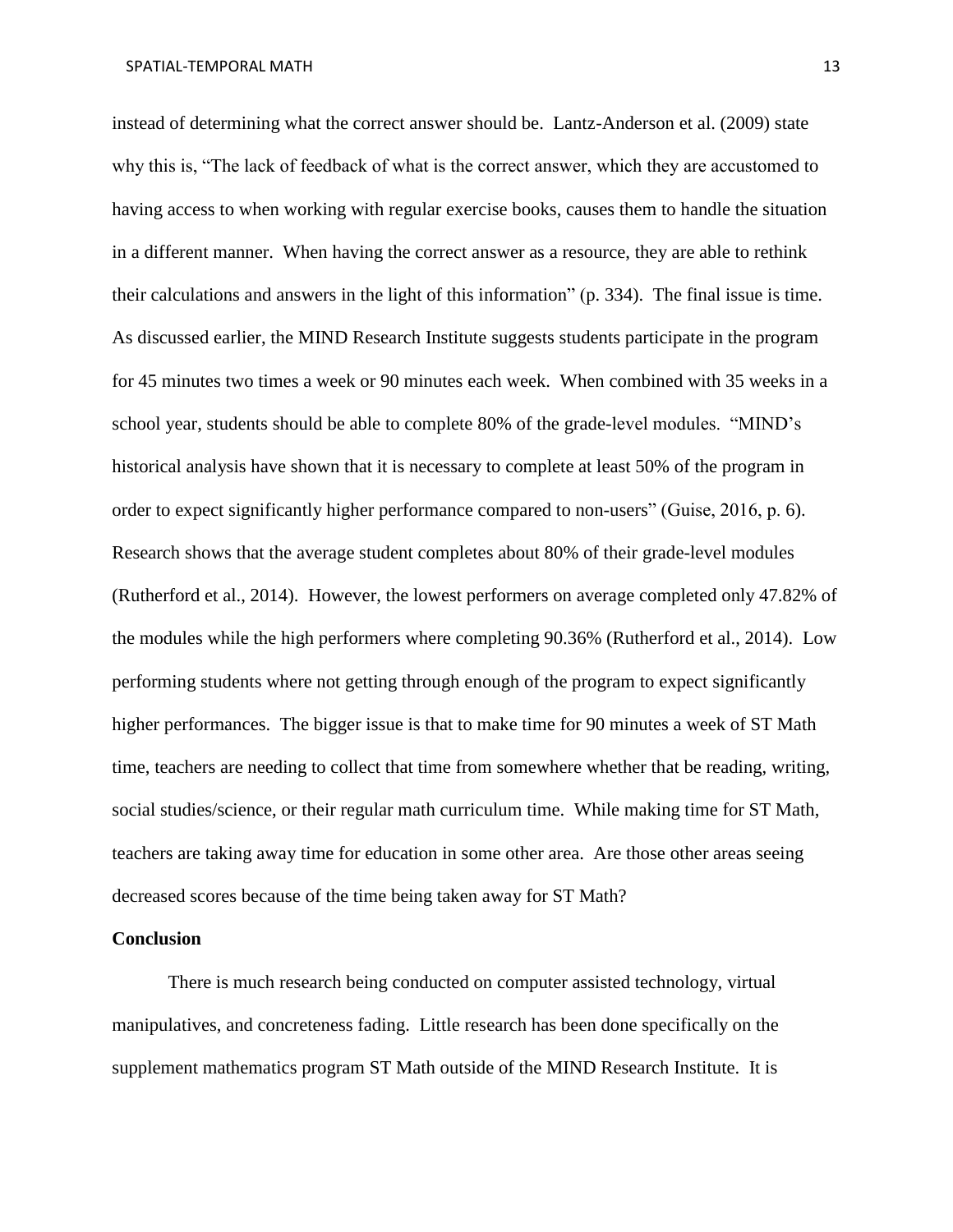important to look at the elements of ST Math that have been researched, some positive and some negative. As more research is conducted, it may become more apparent which direction research will lean, positive or negative. For now it is very mixed.

# **Methodology**

# **Participants**

This action research was conducted in a second grade general education classroom. This classroom was located in rural central Iowa. There are around 180 students in the kindergarten – fifth grade building. There is less than one percent diversity in the elementary building and 60 percent free and reduced lunch.

Six students participated in the research program; two girls and four boys. These students ranged in age from seven to eight. Three students participated in the ST Math program in addition to the regular classroom mathematics curriculum. The other three students participated strictly in the regular classroom mathematics curriculum. The pre-assessment was given to all second grade students. A high, low, and average achieving student was chosen for each research group. Students were comparable in achievement between both groups. These six students were predominately white. One in each study group received free and reduced lunch. None of the students received special education or Title I services for math.

#### **Process**

Students were pretested on math skills on week one. Both educators, the general education teacher researcher and Title 1 teacher, where actively involved with strong interest in determining any correlation between students who received the ST Math intervention and those who did not. Support was given from all those involved including the general education teacherresearcher, Title I teacher, and principal. This research was conducted with the hypothesis that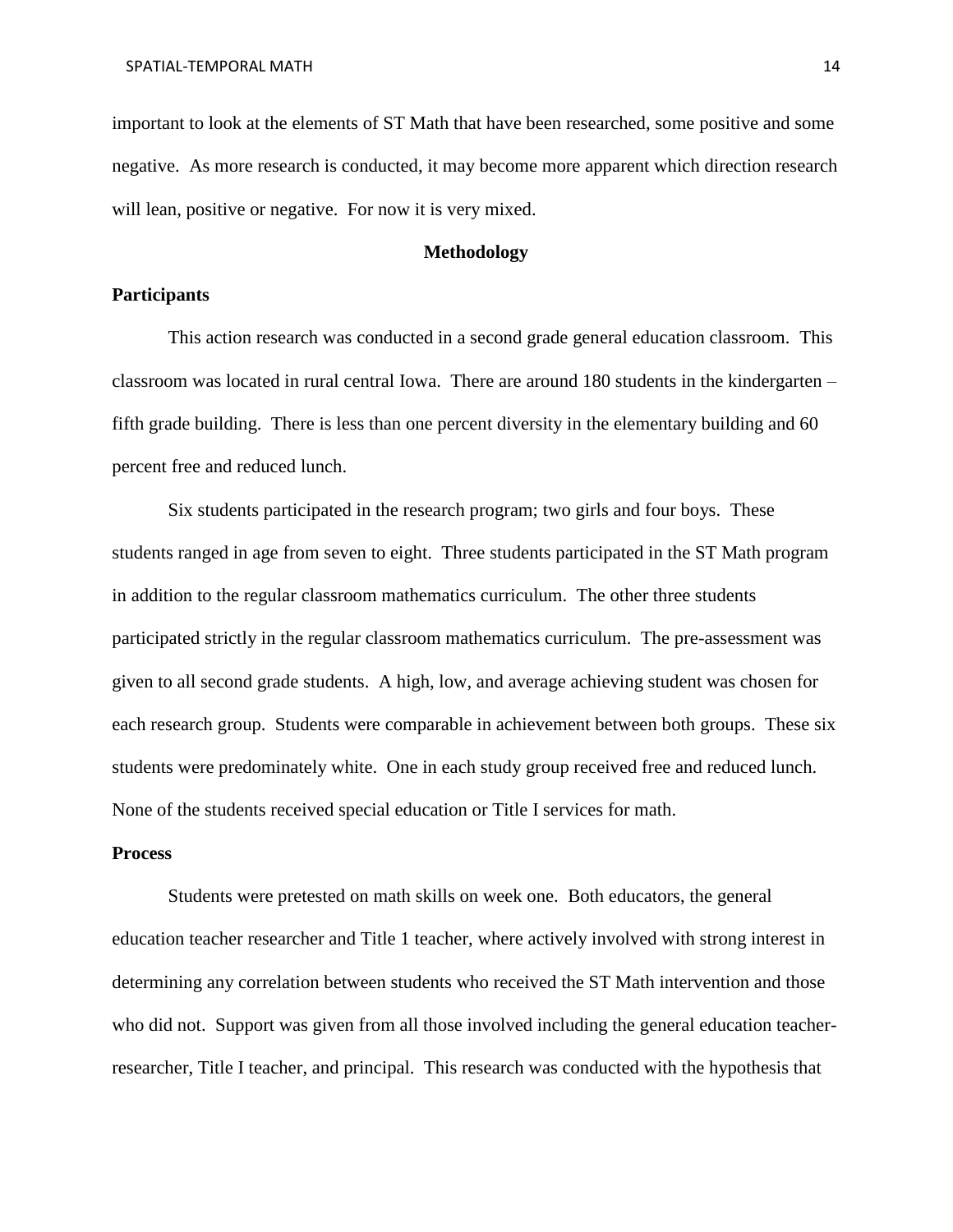students receiving the ST Math intervention would gain more skills than those students who did not receive the ST Math intervention. On week eight students were given a posttest on math skills.

# **Data Collection**

The purpose of this action research was to determine the correlation between the ST Math program and students' achievement. Students were given a pre-assessment screener before they were selected to participate in the study. The screener was an element of the general education classroom Saxton mathematics curriculum. Students were chosen for this study based on their similar score to another student. One high achieving, low achieving, and average achieving student was selected for both the ST Math intervention group and the non-intervention group. Students who were selected to participate in the ST Math intervention, went to a different classroom for 20 minutes five times a week. In this classroom, they were provided a tablet to participate in the ST Math program. The Title I teacher was available as a resource for students to ask questions and to observe the students.

The students who participated in the study were then given a post-assessment screener at the end of eight weeks. This qualitative data was analyzed to determine the relation, if any, between students' achievement and their participation or lack of in the ST Math program.

# **Findings**

# **Data Analysis**

Table 1 shows the students' scores on their pretest, their posttest, and the amount of gain between the pre and posttests.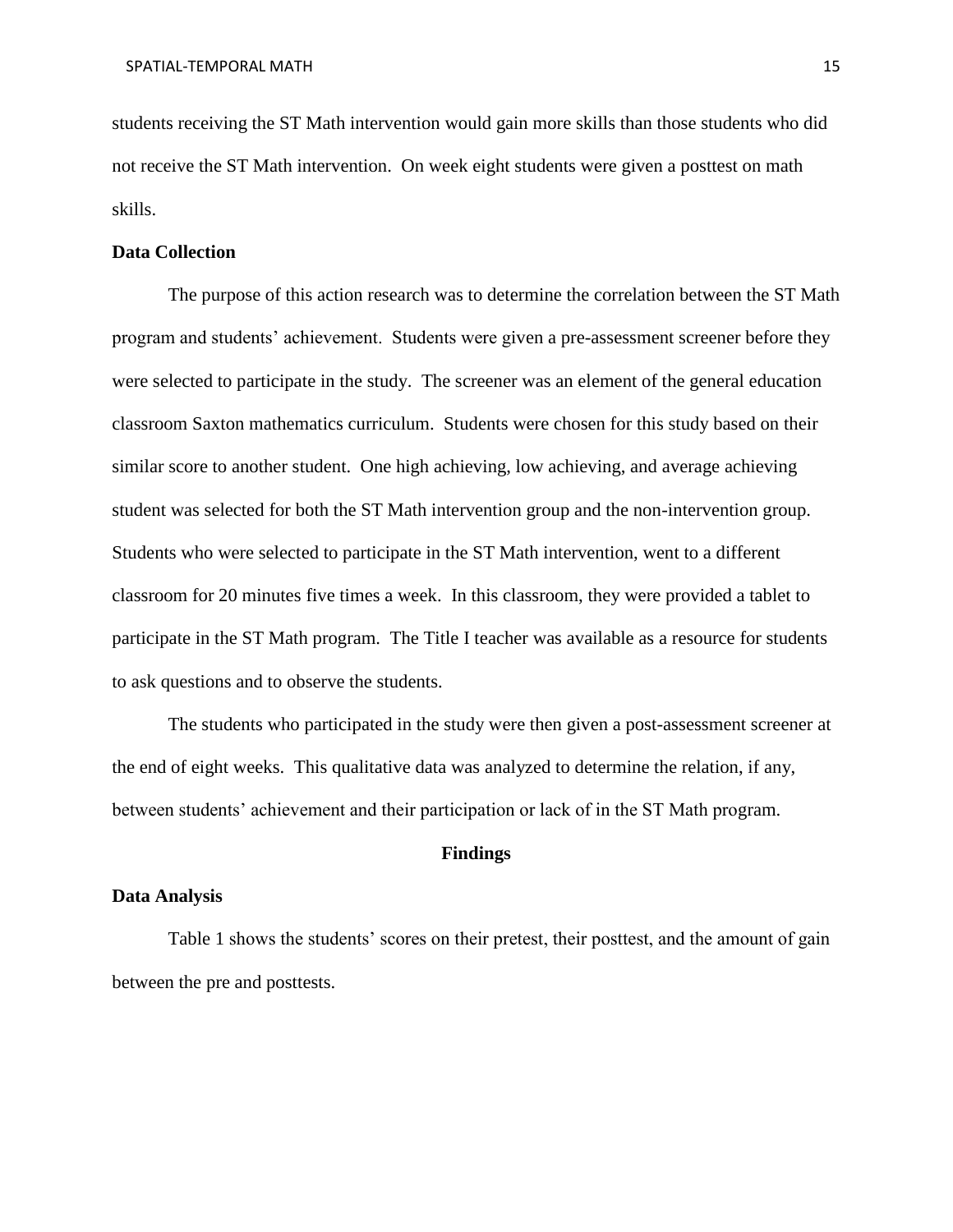# Table 1

| Student received<br>ST Math<br>intervention | Student did not<br>receive ST Math<br>intervention | <b>Pretest Score</b> | <b>Posttest Score</b> | Gain from pre to<br>posttest |
|---------------------------------------------|----------------------------------------------------|----------------------|-----------------------|------------------------------|
| Student A                                   |                                                    | 17                   | 18                    |                              |
| Student B                                   |                                                    | 16                   | 18                    | $\overline{2}$               |
| Student C                                   |                                                    | 20                   | 23                    | 3                            |
|                                             | Student X                                          | 14                   | 20                    | 6                            |
|                                             | Student Y                                          | 19                   | 20                    |                              |
|                                             | Student Z                                          | 21                   | 25                    | 4                            |

# *Students' Pre and Posttest Scores*

Students A, B, and C received the ST Math intervention for eight weeks. Those students averaged a 2.0 point gain between pretest and posttest. Students X, Y, and Z did not receive the ST Math intervention. They averaged 3.6 point gain between pretest and posttest. Student B and Student X were both low achieving students. Student X did not receive the ST Math intervention and gained six points while Student B did receive the ST Math intervention and gained two points. Both students C and Z were high achieving students. Student C received the ST Math intervention while student Z did not. Student C gained three points compared to Student Z who gained 4 points. Finally, students A and Y were both average achieving students. Student A received the ST Math intervention and gained one point. Student Y did not receive the ST Math intervention and gained one point.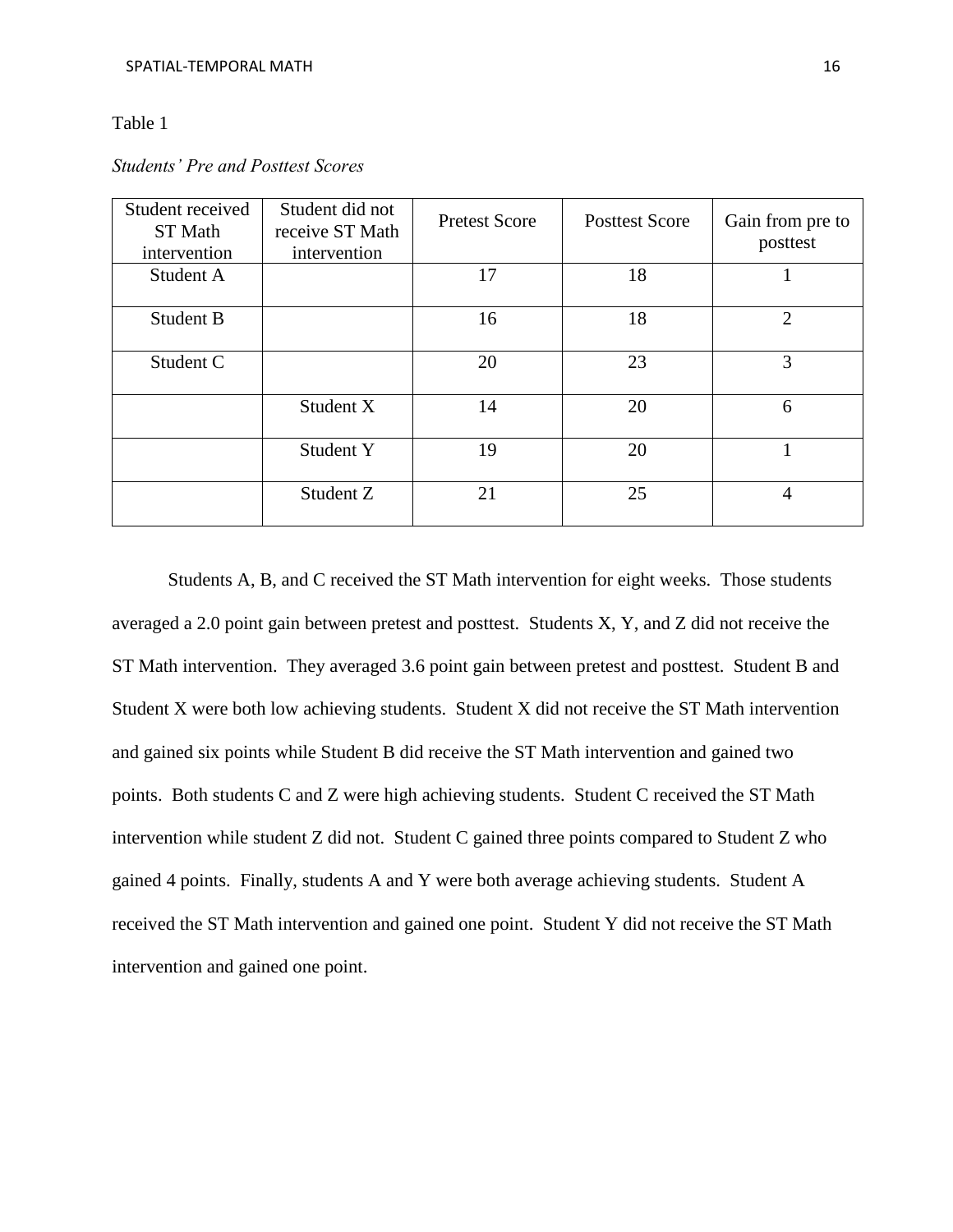### **Discussion**

# **Summary of Major Findings**

This study concluded that the students receiving the ST Math intervention program did not make significant gain over the students who strictly received the classroom mathematics instruction without the ST Math intervention. The data shows that the students who did not receive the ST Math intervention averaged a 3.6 point gain while their intervention receiving counterparts averaged only a 2.0 point gain. The students who did not receive the intervention averaged 1.6 points more than those students who did receive the intervention.

The study also showed interesting data when students were broken up into their high, average, and low achieving status. Both high achievers gained similar points from pre to posttest. Student C received the ST Math intervention and gained three points, while student Z did not receive the intervention and gained four points. With a one point difference, the data shows that students gained similar knowledge whether involved in the ST Math program or not. The same can be said for the average achieving students. Student A received the ST Math program and gained one point, while student Y did not receive the intervention and gained one point as well. This data again shows that the intervention or lack thereof did not have an impact on the average achieving students. However, the data showed something different for the low achieving students. Student B received the ST Math intervention and gained two points. Student X did not receive the intervention and gained six points. This is a significant difference. This data shows that the low achieving student, X, actually gained more while not participating in the ST Math intervention than the one participating in the intervention, B. The study found that the ST Math intervention had no impact when comparing high or average achieving students. The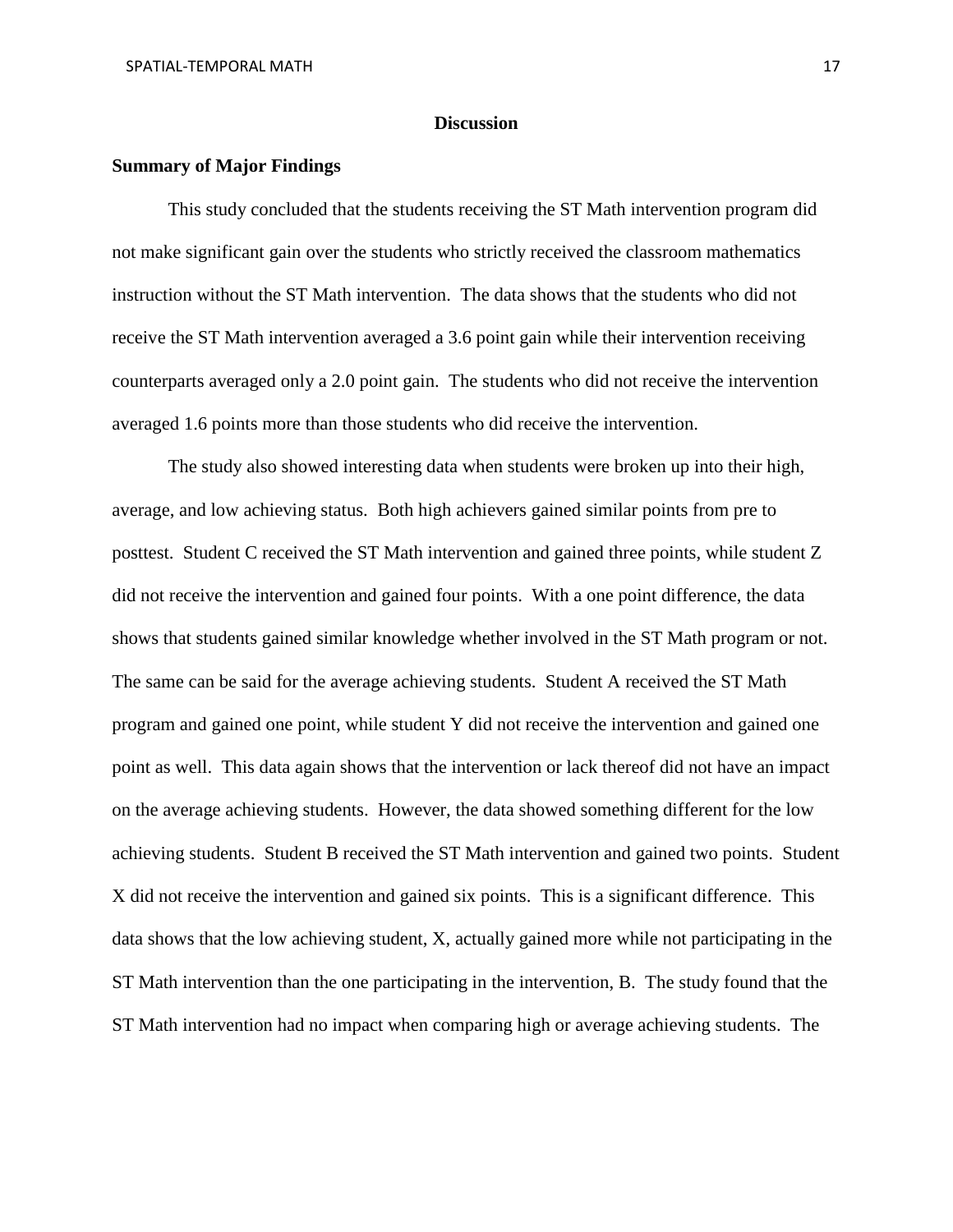study also found that ST Math had a lesser impact on low achieving students than those simply receiving classroom mathematics instruction without an intervention.

# **Limitations of Study**

The limitations of this study included using strictly one computer-based intervention, ST Math. Studies may have different results when comparing other computer-based interventions. This study also included a small number of participants. When a larger group of students is utilized there may be different results. The researcher must also take into account the natural learning styles and learning maturation of the students involved. Computer-based models may not have matched their learning style. As well, their level of learning may not have matured yet in the early part of the school year. The students' motivation to learn may also have played a factor. Students with higher or lower motivation to learn may score differently.

# **Further Study**

The lack of research done on ST Math, outside of the company who created it, suggests that more research about this specific computer-based intervention program should be done. More research needs to be conducted on the potential benefits outside of the researcher's classroom. Also, the amount of time students receive the intervention, longer than eight weeks, should also be studied further. The ST Math intervention program may show benefits after more than eight weeks.

### **Conclusion**

The elements of computer assisted technologies have been researched in different ways. The research on specific elements of computer assisted technologies that are incorporated into the ST Math program have had positive findings such as using virtual manipulatives and the concept of concreteness fading have shown to be beneficial parts of computer assisted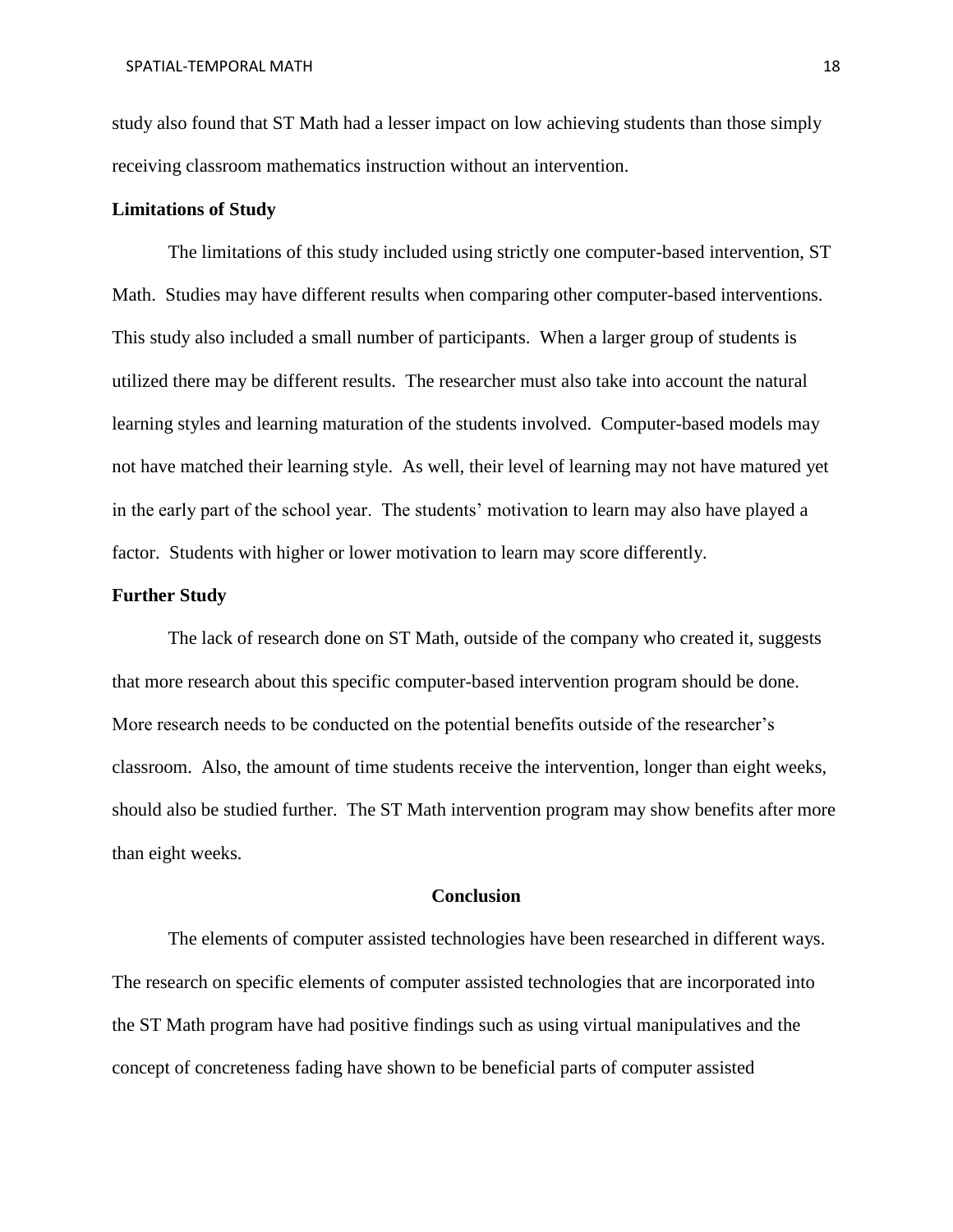technology. However, there has been little research done on the specific program, ST Math, outside of the company that created it, The MIND Research Institute. The few studies that have been done specifically on ST Math have had mixed findings. In order to effectively implement the ST Math program, teachers need to be actively involved while students participate in the program as well as providing discussion opportunities afterward. Teachers should also be allowing students to participate in the program for 90 minutes each week. The specific problems with computer assisted technology and ST Math specifically are setting aside enough time for students to participate, confusion with formatting answers within the program, and lack of feedback on incorrect answers.

Three students in this teacher researcher's classroom where presented with the ST Math intervention five times a week for eight weeks. They were provided with a pre and posttest along with their three counterparts who did not receive the ST Math intervention. The findings from this particular active research suggest that the addition of ST Math does not increase students' achievement any more than strictly receiving the classroom mathematics curriculum. The data shows that students receiving the ST Math intervention did not gain any more points from pre to posttest and in some cases actually gained less than their counterparts who did not receive the intervention.